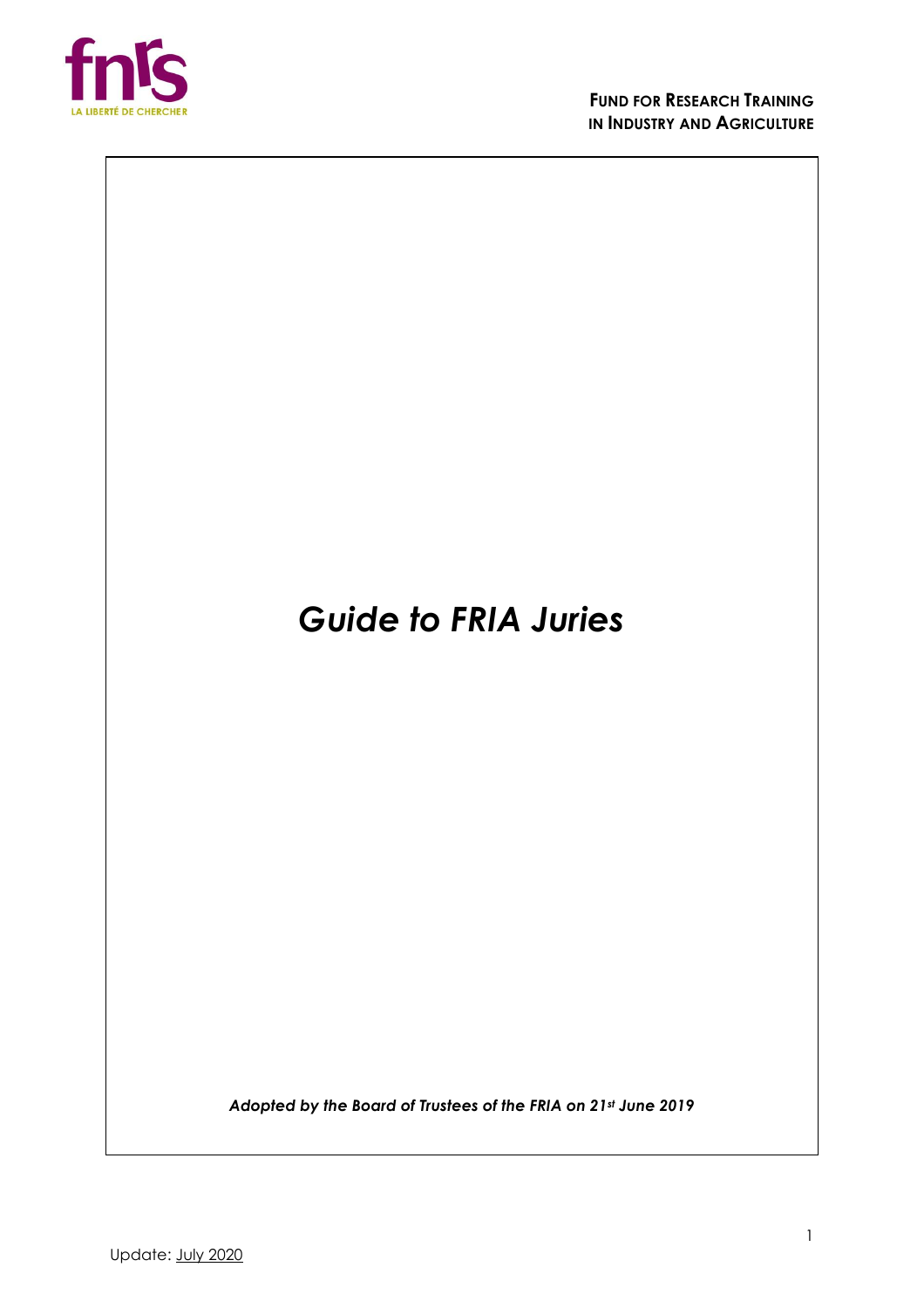

## **COMPOSITION OF JURIES**

The Board of Trustees of the FRIA shall appoint members of the juries upon the proposal of the Guidance Committee of the F.R.S.-FNRS (COMA).

Members are appointed for a term of one year, renewable 4 times. Their mandate is personal and may be renewed after a 2- year period of vacancy.

The FRIA has adopted 19 subject areas corresponding to the 19 LS and PE panels of the ERC (European Research Council). These subject areas are identified in a list of ERC descriptor fields complemented by FNRS keywords reflecting certain specificities of research in the Frenchspeaking Community of Belgium (CFB).

The list including the **19 subject areas** is the following:

- **LS1:** molecular biology, biochemistry, biophysics, structural biology, biochemistry of signal transduction
- **LS2**: genetics, population genetics, molecular genetics, genomics, transcriptomics, proteomics, metabolomics, bioinformatics, computational biology, biostatistics, biological modelling and simulation, systems biology, genetic epidemiology
- **LS3**: cell biology, cell physiology, signal transduction, organogenesis, developmental genetics, pattern formation in plants and animals
- **LS4**: organ physiology, pathophysiology, endocrinology, metabolism, ageing, regeneration, tumorigenesis, cardiovascular disease, metabolic syndrome
- **LS5**: neurobiology, neuroanatomy, neurophysiology, neurochemistry, neuropharmacology, neuroimaging, systems neuroscience, neurological disorders, psychiatry
- **LS6**: immunobiology, aetiology of immune disorders, microbiology, virology, parasitology, global and other infectious diseases, population dynamics of infectious diseases, veterinary medicine
- **LS7**: aetiology, diagnosis and treatment of disease, public health, epidemiology, pharmacy, pharmacology, clinical medicine, regenerative medicine, medical ethics
- **LS8**: evolution, ecology, animal behaviour, population biology, biodiversity, biogeography, marine biology, eco-toxicology, prokaryotic biology
- **LS9**: agricultural, animal, fishery, forestry and food sciences; biotechnology, chemical biology, genetic engineering, synthetic biology, industrial biosciences; environmental biotechnology and remediation
- **PE1**: all areas of mathematics, pure and applied, plus mathematical foundations of computer science, mathematical physics and statistics
- **PE2**: particle, nuclear, plasma, atomic, molecular, gas, and optical physics
- **PE3**: structure, electronic properties, fluids, nanosciences
- **PE4**: analytical chemistry, chemical theory, physical chemistry/chemical physics
- **PE5**: materials synthesis, structure-properties relations, functional and advanced materials, molecular architecture, organic chemistry<sup>1</sup>
- **PE6**: informatics and information systems, computer science, scientific computing, intelligent systems

<sup>1</sup> *Since the 2019 FRIA call, given that correspondence between PE3 and PE5 subject areas, PE5-jury 2 has been broadened, henceforth including members whose descriptor fields also cover PE3 subject area.*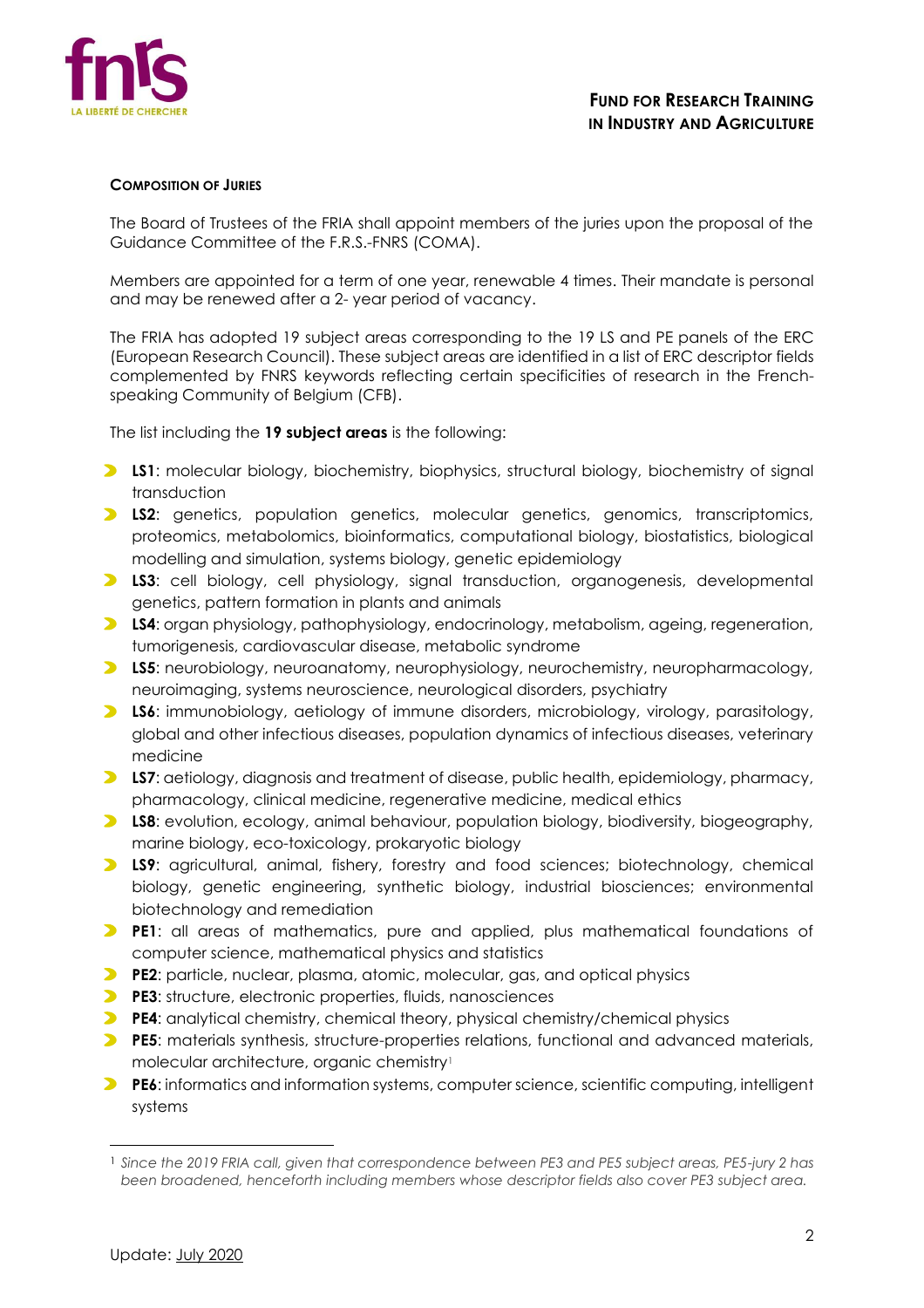

# **FUND FOR RESEARCH TRAINING IN INDUSTRY AND AGRICULTURE**

- **PE7:** electronic, communication, optical and systems engineering
- **PE8:** product design, process design and control, construction methods, civil engineering, energy systems, material engineering
- **PE9**: astro-physics / chemistry / biology; solar system, stellar astronomy, galactic and extragalactic; planetary systems, cosmology; space science, instrumentation
- **PE10**: physical geography, geology, geophysics, meteorology, oceanography, climatology, ecology, global environmental change, biogeochemical cycles, natural resources management

Some juries may be built around the same subject area, depending on the number of applicants.

Each jury is made up of 1 non-academic member from a research center or an expert from the industry sector, plus 6 to 8 members from CFB universities, respecting the balance between universities:

- → 2 UCLouvain, 2 ULB, 2 ULiège
- $\rightarrow$  1 UMons and/or 1 UNamur, depending on the field concerned

# **POSSIBLE COI**

Every member who:

- is a (co-)promoter of an applicant  $\rightarrow$  may not, even partially, sit on the jury in charge of interviewing the applicant
- has a direct family relationship with an applicant/a (co-)promoter  $\rightarrow$  may not, even partially, sit on the jury in charge of interviewing the applicant
- holds/has held a hierarchic or directly subordinate position during the last 3 years with regard to an applicant/a (co-)promoter  $\rightarrow$  leaves the meeting during the evaluation of the application file in question
- is cited as a referee in the application file submitted by the applicant  $\rightarrow$  leaves the meeting during the evaluation of the application file in question
- has supervised the Master thesis of an applicant as a (co-)promoter  $\rightarrow$  leaves the meeting during the evaluation of the application file in question
- is referenced in the applicant's application file as a collaborator  $\rightarrow$  depending on the contribution of the member, s/he should leave the meeting with regard to the application file, or should not, even partially, sit on the jury in charge of interviewing the applicant
- has/had an active collaboration with an applicant/(co-)promoter in the last 3 years (co-publication, common research projects, ...)  $\rightarrow$  leaves the meeting during the evaluation of the application file in question

Every member who leaves the session while the jury is interviewing the applicant shall refrain from commenting, participating and voting during the final ranking.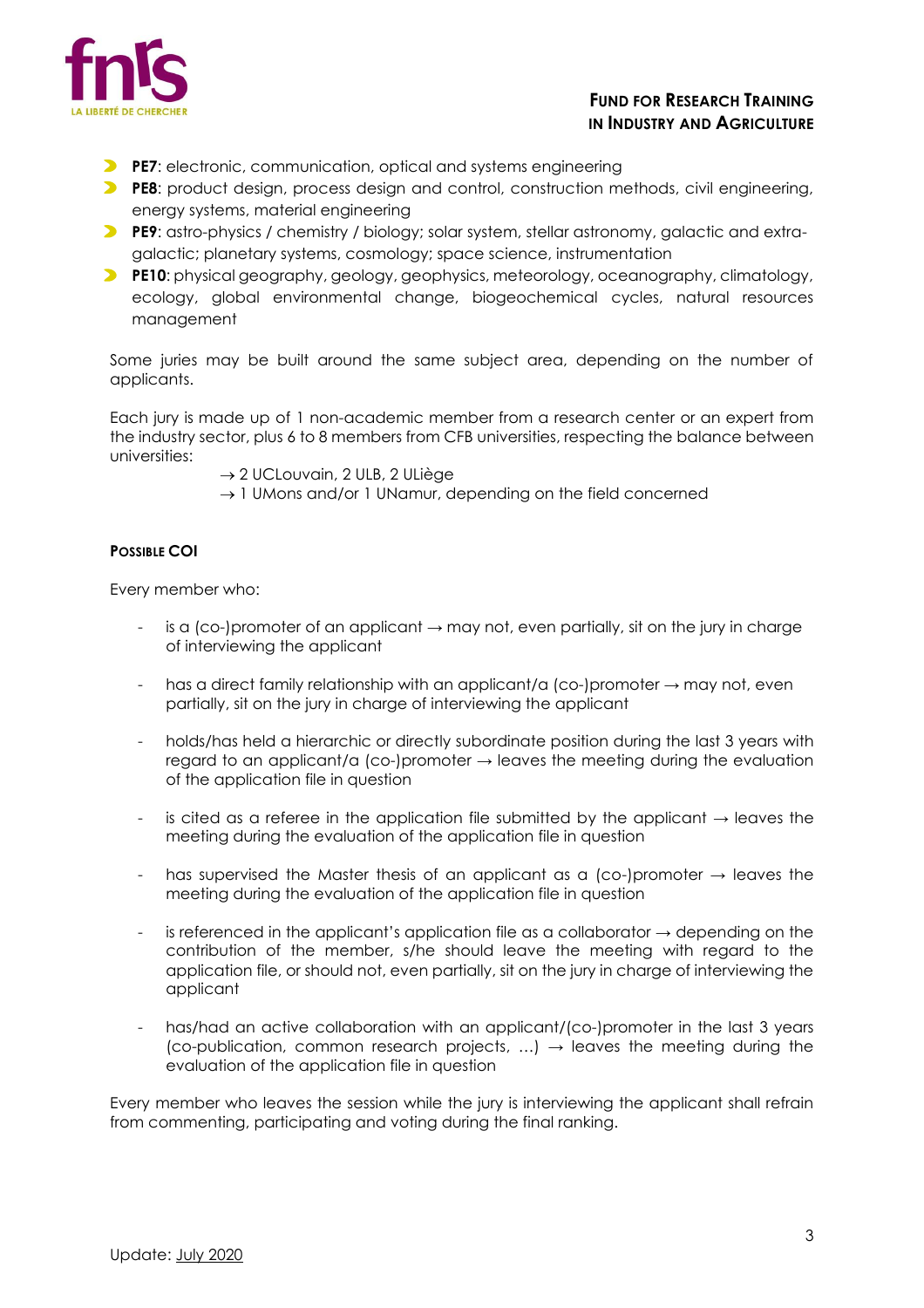

#### **PRESIDENCY AND VICE-PRESIDENCY**

Presidents and vice-presidents are appointed by the Board of Trustees of the FRIA upon collegiate proposal of members of the jury who shall recommend 2 "candidates" from different academic or non-academic institutions. The Board of the FRIA shall make the final decision while respecting gender balance and institutions distribution for all juries as possible.

The duration of mandate of President and Vice-president can not exceed 3 years, it takes into account all previous years spent as President/Vice-president and is associated to the duration of mandate as a member within the jury.

The President shall not be entrusted with any rapporteur assignment, except in cases of force majeure.

When the President of the jury is prevented from attending, the functions of President of the jury shall be exercised by the Vice-president.

# **VALIDATION OF THE SUBJECT AREA AND DISTRIBUTION OF THE FILES BETWEEN THE DIFFERENT JURIES OF A SUBJECT AREA**

The choice of subject area by the applicant will be accepted or denied by the Presidents of juries, as long as they don't come from the same university as the applicant (in which case a Vice-president will be in charge of this procedure).

When there are more than one [jury](https://www.frs-fnrs.be/docs/Reglement-et-documents/FRS-FNRS_JurysFRIA.pdf) in the subject area of the jury chosen by the applicant, the FRIA reserves the right to transfer the applicant to another jury, taking into account the number of applicants and the management of potential conflicts of interest. If necessary, the FRIA may transfer the applicant to another jury when their (co-)promoter is a member of the jury.

#### **HOW JURIES WORK**

For the evaluation, each application file is assigned to a rapporteur selected among members of the jury by the President. The rapporteur shall be from an institution different from the applicant. For applicants from the same institution as the President, application files are assigned by the Vice-president.

Prior to their meetings, jury's members will have access to all the application files, except files for which they have reported a conflict of interest (COI). The President shall undertake the functions of a rapporteur who is unable to exercise his/her duties.

The F.R.S.-FNRS insists on strict compliance with the instructions given for each part of the proposal (scientific section relevant to the instrument selected, number of pages allowed for documents to be enclosed with the application form…) and stresses again the sovereign consideration of the juries assessing the application file.

Each rapporteur shall draw a report and submit it on the [e-space](https://e-space.frs-fnrs.be/) secured platform prior to the jury's session.

This report shall be communicated to members of the jury at the start of the meeting and will serve as a basis for the interview. Additions will be made to the report in light of the conduct of the interview. To respect the European Charter for Researchers, final version of the report will serve as the evaluation report communicated to the applicant, including the final grade given by the jury after the applicant is interviewed.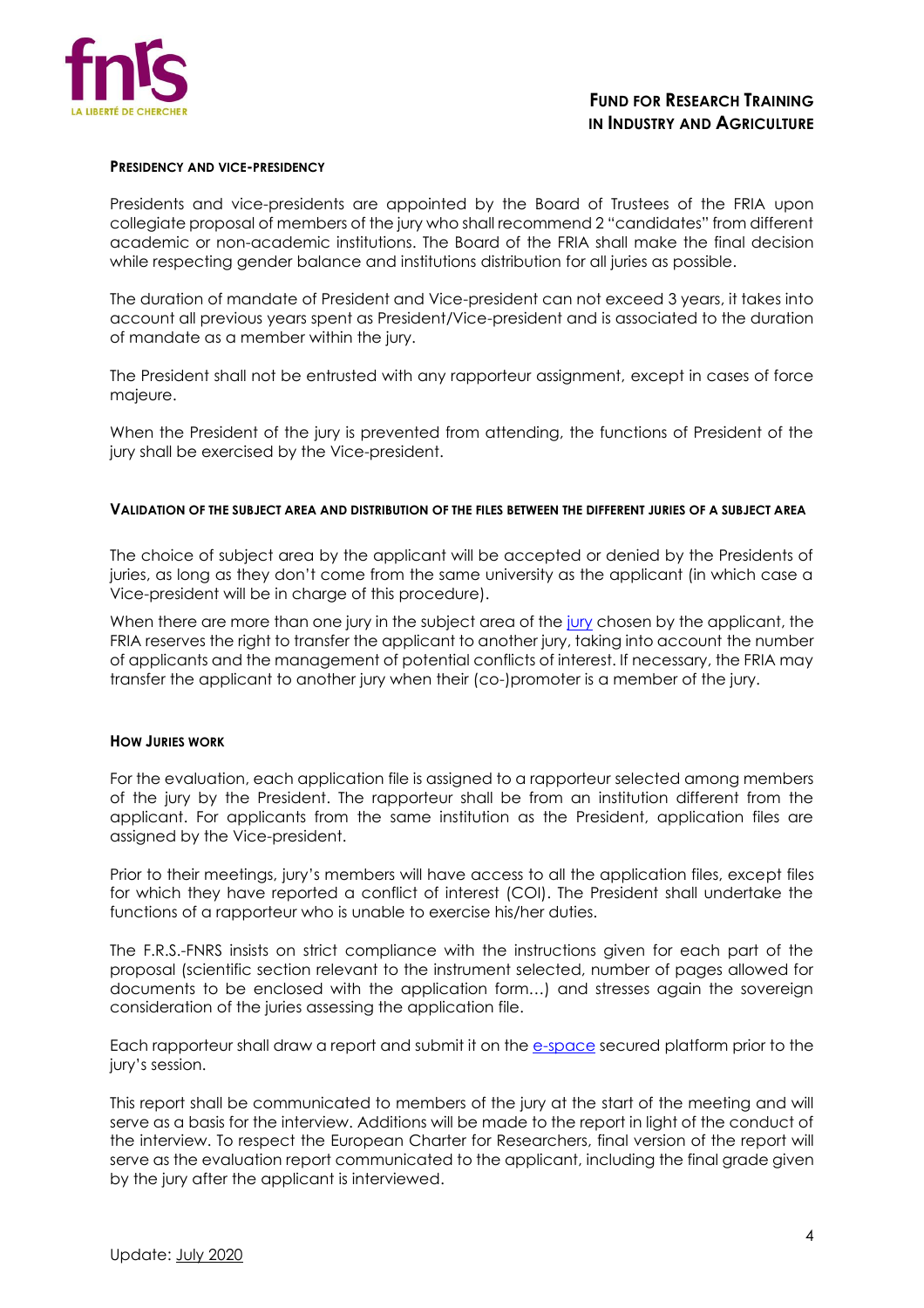

Juries shall devote 30 minutes at most to each applicant. The oral presentation of the applicant may not exceed 10 minutes. Following the interview, the jury shall debate and give a grade to the applicant in the absence of the applicant.

#### **EVALUATION CRITERIA**

Criteria which are taken into account for the evaluation of the FRIA applications are the following:

# **CRITERIA**

Quality of the research project:

Feasibility, originality, host laboratory, work plan, and activities report (applicable only for applicants to a 1st Grant 2<sup>nd</sup> Year)

Skills of the applicant with respect to his/her speciality (CV)

Presentation and answers given to questions about the project

Scientific knowledge in general

The evaluation grid is the following:

| Categories | <b>Grades</b> |              |
|------------|---------------|--------------|
| A          | $A+$          | outstanding  |
|            | Α             | excellent    |
|            | A-            | very good    |
| B          | B+            | good         |
|            | B             | average      |
|            | B-            | weak         |
|            | С             | insufficient |

The jury shall rank the applicants. The ranking is adopted and agreed by "consensus". If the consensus cannot be reached, the jury shall proceed to a vote excluding members facing a conflict of interest.

For applicants to a 1st Grant, juries will assess their capability to conduct their doctoral research in 4 years. Depending on the progress of the research work, juries may decide to recommend applicants whether for a 1st Grant 1st year or 1st Grant 2nd year.

#### **LABELLING OF LAUREATES PROJECTS BY THE WALLOON REGION**

The jury shall assess the application potential of the research programme and the "Industry and Agriculture" approach, and shall give its opinion accordingly.

To that end, the jury shall identify one or several [domain\(s\)/theme\(s\) considered a priority](https://e-space.frs-fnrs.be/documents_publics/ressource/fria_thematiques_prioritaires_rw.pdf) and approved by the Walloon government.